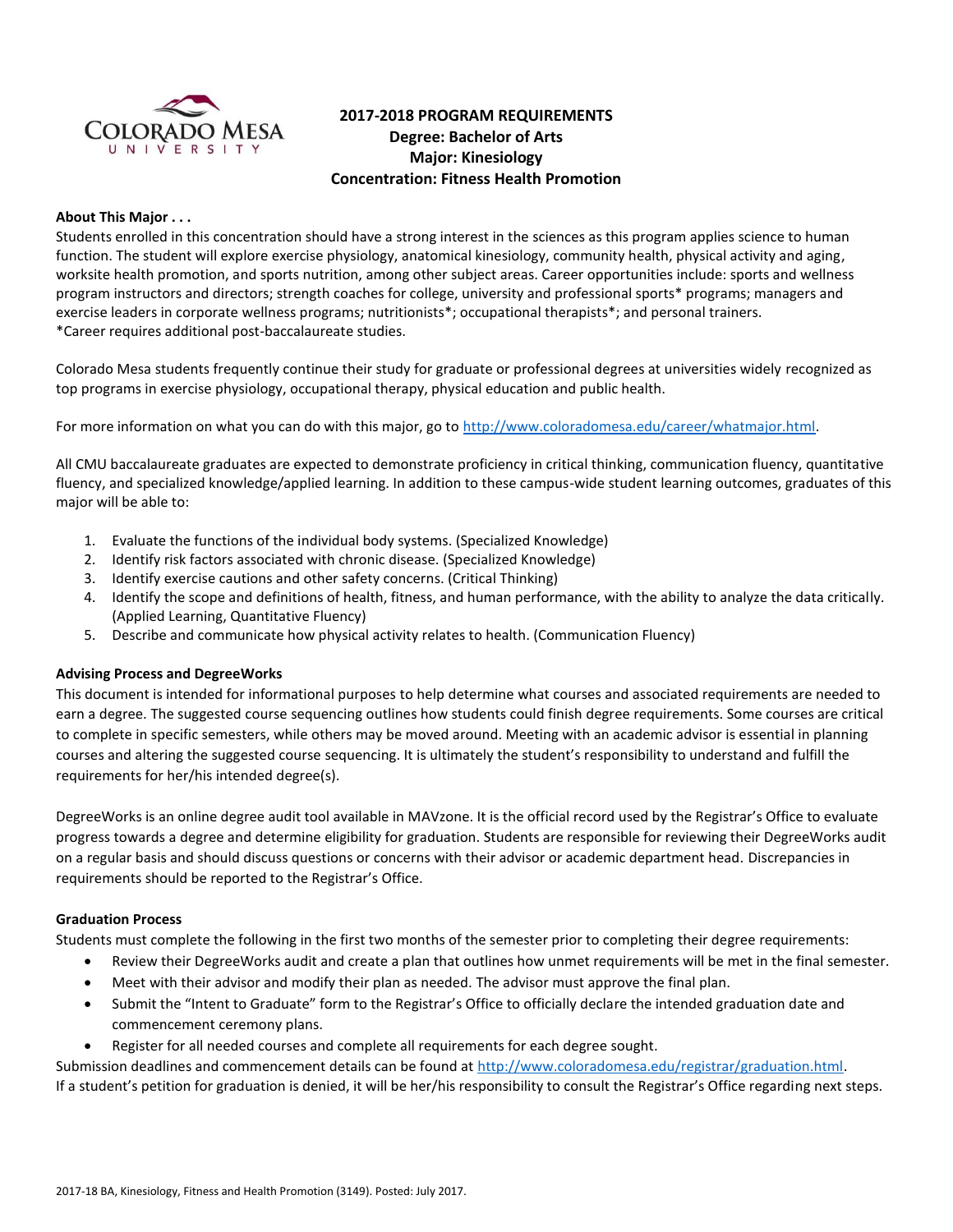## **INSTITUTIONAL DEGREE REQUIREMENTS**

The following institutional degree requirements apply to all CMU baccalaureate degrees. Specific programs may have different requirements that must be met in addition to institutional requirements.

- 120 semester hours minimum.
- Students must complete a minimum of 30 of the last 60 hours of credit at CMU, with at least 15 semester hours in major discipline courses numbered 300 or higher.
- 40 upper-division credits (alternative credit limit applies to the Bachelor of Applied Science degree).
- 2.00 cumulative GPA or higher in all CMU coursework.
- A course may only be used to fulfill one requirement for each degree/certificate.
- No more than six semester hours of independent study courses can be used toward the degree.
- Non-traditional credit, such as advanced placement, credit by examination, credit for prior learning, cooperative education and internships, cannot exceed 30 semester credit hours for a baccalaureate degree; A maximum of 15 of the 30 credits may be for cooperative education, internships, and practica.
- Pre-collegiate courses (usually numbered below 100) cannot be used for graduation.
- Capstone exit assessment/projects (e.g., Major Field Achievement Test) requirements are identified under Program-Specific Degree Requirements.
- The Catalog Year determines which program sheet and degree requirements a student must fulfill in order to graduate. Visit with your advisor or academic department to determine which catalog year and program requirements you should follow.
- See "Requirements for Undergraduate Degrees and Certificates" in the catalog for a complete list of graduation requirements.

## **PROGRAM-SPECIFIC DEGREE REQUIREMENTS**

2.0 cumulative GPA or higher in coursework toward the major content area.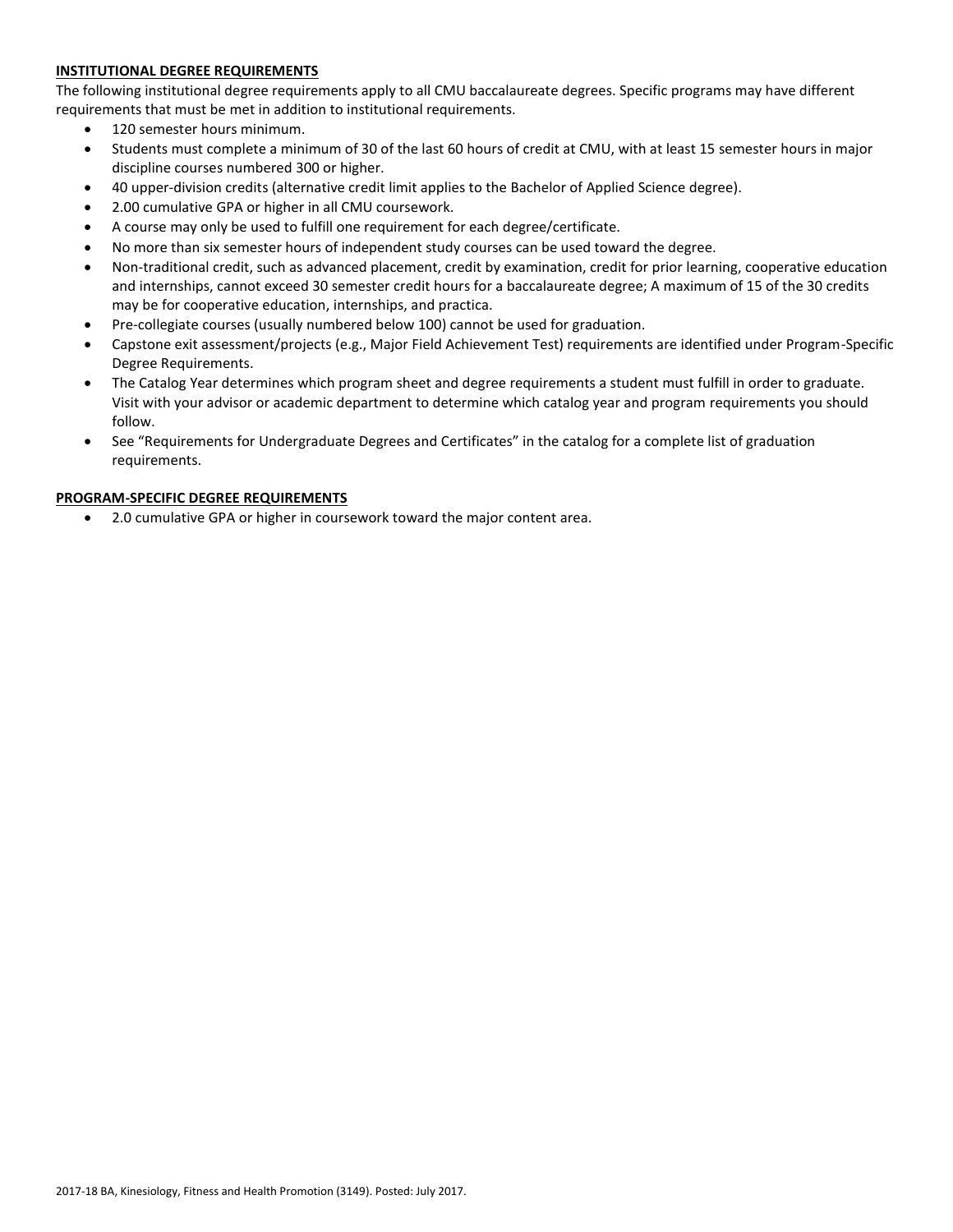#### **ESSENTIAL LEARNING REQUIREMENTS** (31 semester hours)

See the current catalog for a list of courses that fulfill the requirements below. If a course is an Essential Learning option and a requirement for your major, you must use it to fulfill the major requirement and make a different selection for the Essential Learning requirement.

**English** (6 semester hours, must receive a grade of "C" or better and must be completed by the time the student has 60 semester hours.)

- $\Box$  ENGL 111 English Composition (3)
- $\Box$  ENGL 112 English Composition (3)

**Mathematics** (3 semester hours, must receive a grade of "C" or better, must be completed by the time the student has 60 semester hours.)

MATH 110 - College Mathematics (3) or higher

#### **Humanities** (3 semester hours)

 $\Box$  Select one Humanities course (3)

#### **Social and Behavioral Sciences** (6 semester hours)

- $\Box$  Select one Social and Behavioral Sciences course (3)
- $\Box$  Select one Social and Behavioral Sciences course (3)

#### **Natural Sciences** (7 semester hours, one course must include a lab)

- $\square$  Select one Natural Sciences course (3)
- $\Box$  Select one Natural Sciences course with a lab (4)

#### **History** (3 semester hours)

 $\Box$  Select one History course (3)

#### **Fine Arts** (3 semester hours)

 $\Box$  Select one Fine Arts course (3)

#### **OTHER LOWER-DIVISION REQUIREMENTS**

## **Wellness Requirement** (3 semester hours)

- $\Box$  KINE 100 Health and Wellness (1)
- $\square$  Select one Activity course (1) (KINA 128 Intermediate Weight Training recommended)
- $\Box$  Select one Activity course (1)

## **Essential Learning Capstone** (4 semester hours)

Essential Learning Capstone must be taken after completion of the Essential Learning English and Mathematics requirements, and when a student has earned between 45 and 75 hours.

- $\Box$  ESSL 290 Maverick Milestone (3)
- $\square$  ESSL 200 Essential Speech (1)

## **FOUNDATION COURSES** (10-13 semester hours)

- BIOL 203 Human Nutrition (3)
- $\Box$  BIOL 209 Human Anatomy and Physiology (3)
- $\Box$  BIOL 209L Human Anatomy and Physiology Laboratory (1)
- $\Box$  KINE 234 Prevention and Care of Athletic Injuries (3)
- $\square$  Students must have a current CPR card OR take one of the following: KINE 250 - Lifeguard Training (3)

KINE 265 - First Aid and CPR/AED for the Health Care Provider (3)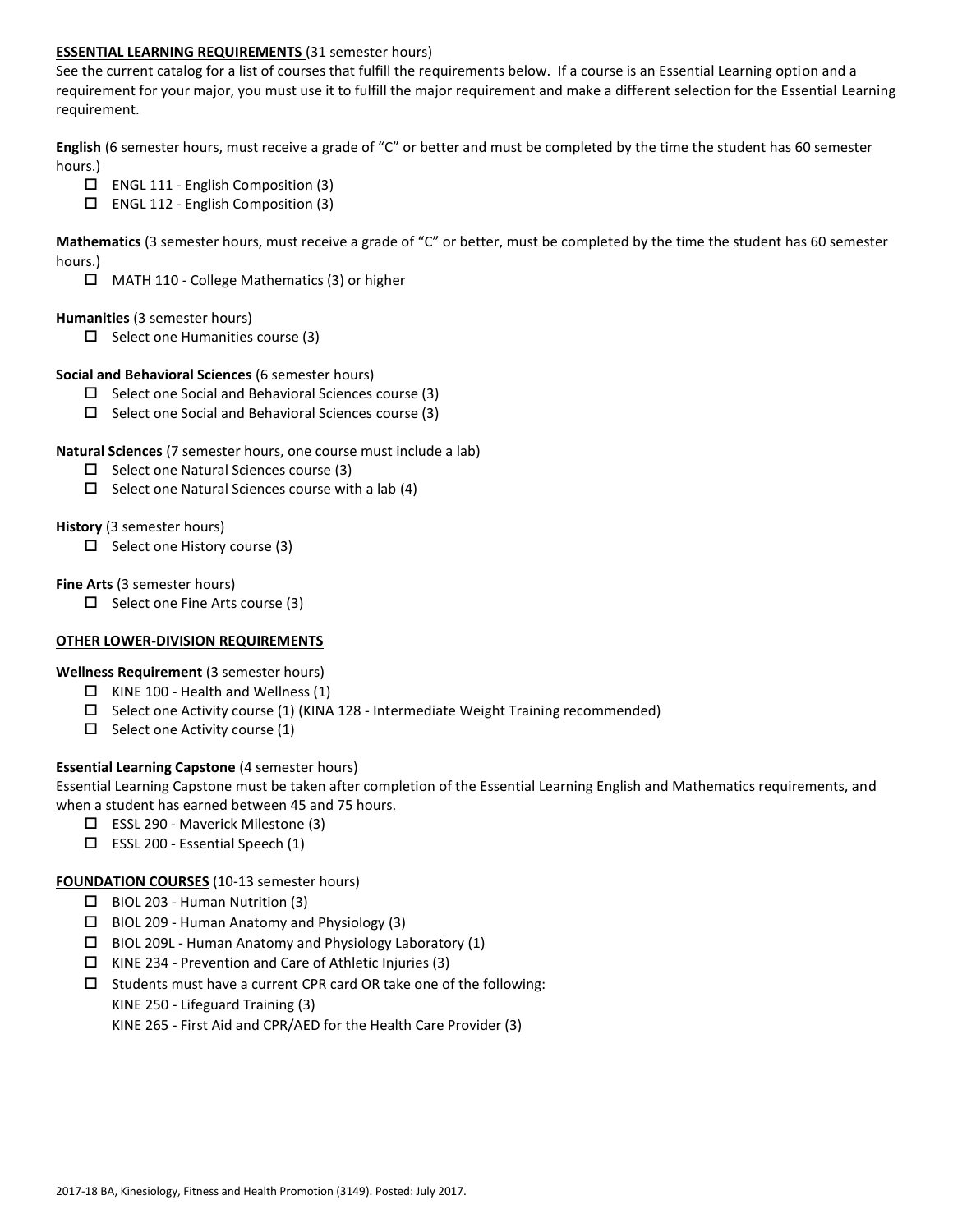# **BA, KINESIOLOGY, FITNESS AND HEALTH PROMOTION REQUIREMENTS** (52-53 semester hours, 2.0 cumulative GPA or higher

required in major content area.)

## **Required Core Courses** (17 semester hours)

- $\Box$  KINE 200 History and Philosophy of Sport and Physical Education (3)
- $\Box$  KINE 213 Applications of Physical Fitness and Exercise Prescription (3)
- $\Box$  KINE 303 Physiology of Exercise (3)
- $\Box$  KINE 303L Physiology of Exercise Laboratory (1)
- $\Box$  KINE 309 Anatomical Kinesiology (3)
- $\Box$  KINE 401 Organization/Administration/Legal Considerations in Physical Education and Sports (3)
- $\Box$  KINE 494 Kinesiology Senior Seminar (1)

## **Required Concentration Courses** (26 semester hours)

- $\Box$  KINE 297 Practicum (2)
- KINE 301 Health and Fitness Assessment (3)
- $\Box$  KINE 333 Community Health (3)
- $\Box$  KINE 405 Sports Nutrition (3)
- $\Box$  KINE 411 Worksite Health Promotion (3)
- $\Box$  KINE 415 Physical Activity and Aging (3)
- $\Box$  KINE 480 Inclusive Physical Activity (3)
- $\Box$  KINE 499 Internship (6)

## **Restricted Electives** (9-10 semester hours)

Select three courses from the list below. Courses with a lecture and lab are counted as one course.

- BIOL 315 Epidemiology (3) KINE 310 - Methods of Exercise Instruction (3) KINE 370 - Biomechanics (3) and KINE 370L - Biomechanics Laboratory (1) KINE 403 - Advanced Strength and Conditioning (3) KINE 404 - Clinical Exercise Physiology and Advanced Exercise Prescription (3) KINE 430 - Medical Conditions and Pharmacology in Sports (3) KINE 487 - Structured Research (3) KINE 396 or KINE 496 - Topics (3) PSYC 401 - Sport Psychology (3) **\_\_\_\_\_\_\_\_\_\_\_\_\_\_\_\_\_\_\_\_\_\_\_\_\_\_\_\_\_\_\_\_\_\_\_\_\_\_\_\_\_\_\_\_\_\_\_\_\_\_\_\_\_\_\_\_\_\_\_\_ \_\_\_\_\_\_\_\_\_\_\_\_\_\_\_\_\_\_\_\_\_\_\_\_\_\_\_\_\_\_\_\_\_\_\_\_\_\_\_\_\_\_\_\_\_\_\_\_\_\_\_\_\_\_\_\_\_\_\_\_**
	- **\_\_\_\_\_\_\_\_\_\_\_\_\_\_\_\_\_\_\_\_\_\_\_\_\_\_\_\_\_\_\_\_\_\_\_\_\_\_\_\_\_\_\_\_\_\_\_\_\_\_\_\_\_\_\_\_\_\_\_\_**

**ELECTIVES** (All college level courses appearing on your final transcript, not listed above that will bring your total hours to 120 hours. 16-20 semester hours.)

| $\Box$ |                                                                                                                          |
|--------|--------------------------------------------------------------------------------------------------------------------------|
|        | <b>Li</b> and the second control of the second second the second second second second second second second second second |
|        |                                                                                                                          |
|        |                                                                                                                          |
|        |                                                                                                                          |
|        |                                                                                                                          |